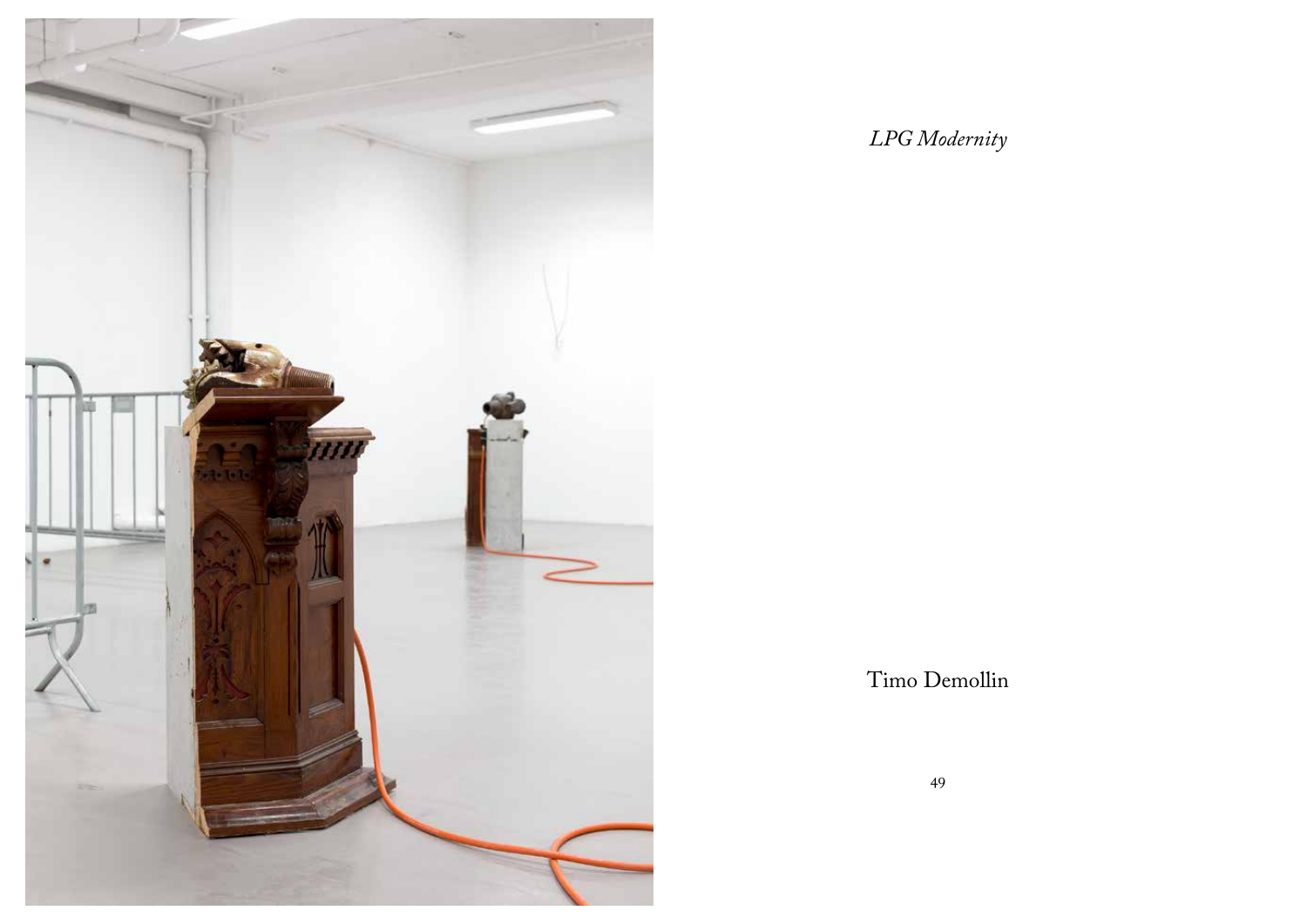(In response to the work of Stian Ådlandsvik)

TIMO DEMOLLIN

Just outside P/////AKT's exhibition space, at the adjacent plot, banners installed by an excavated pit indicate twenty "gas-free *atelier* dwellings, business spaces, and a parking garage" are planned for construction. Both art show frequenters and real estate developers can readily observe how the lingering strip of small industry on Zeeburgerpad represents a favourable site for capital investment. While the expulsive mechanisms of gentrification have become a hotbed for artistic reflexivity and site-specific production, their analyses often lack the more obscure material interactions between state policy, industry and finance capital that have come to define gentrification's current umpteenth wave. In the case of this text, the notion of site functions as a *multiplicity*: a manifold, fluctuating structure of continuous transition. Inside the exhibition space itself, by-products of processed natural gas and petroleum in the form of propane and butane mixtures are contained in four refillable LPG cylinders bearing Antargaz and Shell brands. Sometime before, while buried under layers of inorganic sediment, large quantities of organic material were subjected to heat and pressure over millions of years, decomposing and transforming the matter's constituent fats, carbohydrates and proteins into what we now call fossil fuels. Within an isolated system, energy can be neither created nor destroyed, but only change form.

At first sight, the works of Stian Ådlandsvik seem to reframe the exhibition space —obliquely, but willingly —as a strange volumetric kind of Anthropocene. Presented as his central series of sculptures, oil rig drill bits that look like teethed steampunk fossils heat up under the hissing sound of torch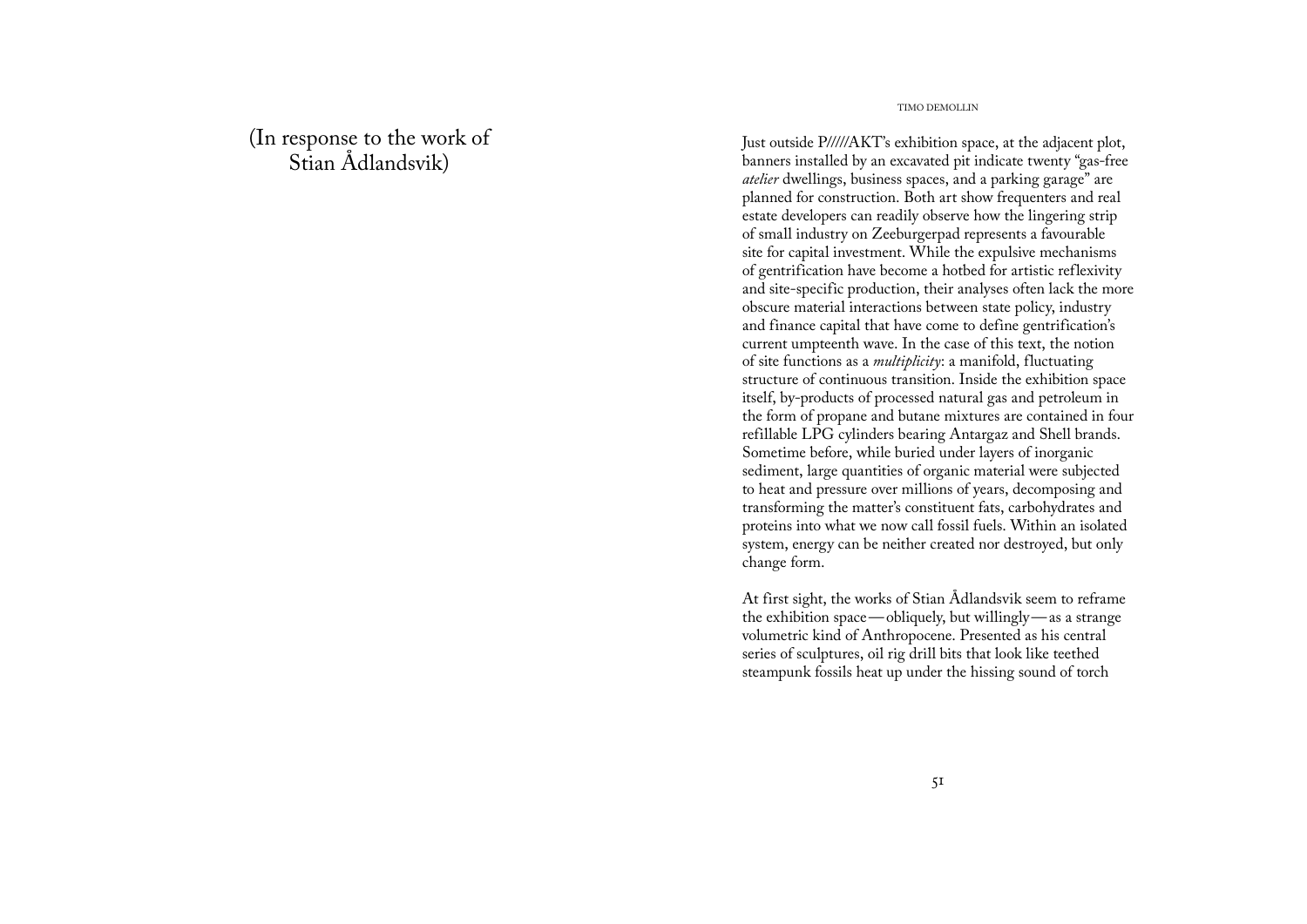flames—slowly burning liquefied petroleum gas; releasing carbon dioxide. The mass of cast-in-place concrete slabs, filled with oyster shells and lemon peels, has brought fragmented pitch pine pulpits down to earth where they hybridised into pedestal supports for the drill bits, that in their industrial origin point only deeper down into the surface. Scattered on the floor still, vacuum-packed literature (amongst which Virgil's epic poem the *Aeneid* and Gustav Metzger's writings in *'damaged nature, auto-destructive art'*) seems to resist a hypothetical decompression of what Zygmunt Bauman called *liquid modernity*, into what would probably be an apocalyptic gaseous state. How do such objects and sculptural elements connect? If we consider the classic telos of sculpture as using a form-mass-volume episteme to indicate the passage of time through its manifestation in space, and, conformably, alluding to movement while remaining in static repose, how does installation practice come into play? The network of references that clutters up when different objects come together and combine cannot but produce associative effects on the spectator that go far beyond the conservative reading of art as the execution of a formalist exercise. And any attempt to maintain such an effect within an isolated system only leads to disregarding the heterogeneity of the concept of *system* itself.

Where do we look for clues? Fixed on the back wall of the exhibition space, four dowsing rods on display ('fabricated' by, among others, a financial specialist) suggest through their immobilised positions that in the context of this exhibition, the act of looking does not so much imply a distancing, but rather an association or proximity with a

## LPG MODERNITY TIMO DEMOLLIN

subject. Here, 'looking' means both the act of spectatorship and the 'looking for' hidden water sources, precious metals or petroleum. In this poetic amalgam of aesthetics and extractivist pseudoscience, the status of artwork and fossil fuels start to converge. It is through our mental representation of that movement, of coming up close, that our consciousness attends to the unseen. Within such fluid geographies of site and system, where are these symbolic exchanges deposited into solid form? In the space's programme guide listing this year's exhibitions, the Amsterdam Fund for the Arts (AFK), Mondriaan Fund, and Ammodo Foundation crystallise as the local trinity of financial support—not unlike many other art institutions in the Netherlands. While sociologist Pierre Bourdieu has pointed to the 'clandestine circulation' of cultural capital, inversely, the Dutch arts infrastructure rather explicitly recognises and embraces its role within (and dependence on) the *material* circulation in industrial capitalism. This commissioned text forms no exception, and is consequently part and parcel of the very system. In 2014, independent journalist platform *Follow the Money* reported on how Ammodo was established using a dubiously obtained capital of over one billion euros through the sale of a profitable Rotterdam port worker pension fund. When insurance firm Aegon acquired the pension fund in 2007, the independent foundation managing the fund's capital discreetly changed its articles of association to freely distribute the 1.55 billion euros of profit as it pleased. After protest and lawsuits by the port workers, parties settled for over 500 million euros in 2010, with a remaining fortune of one billion euros of port worker surplus to spend on the visual arts, performing arts and sciences. Just as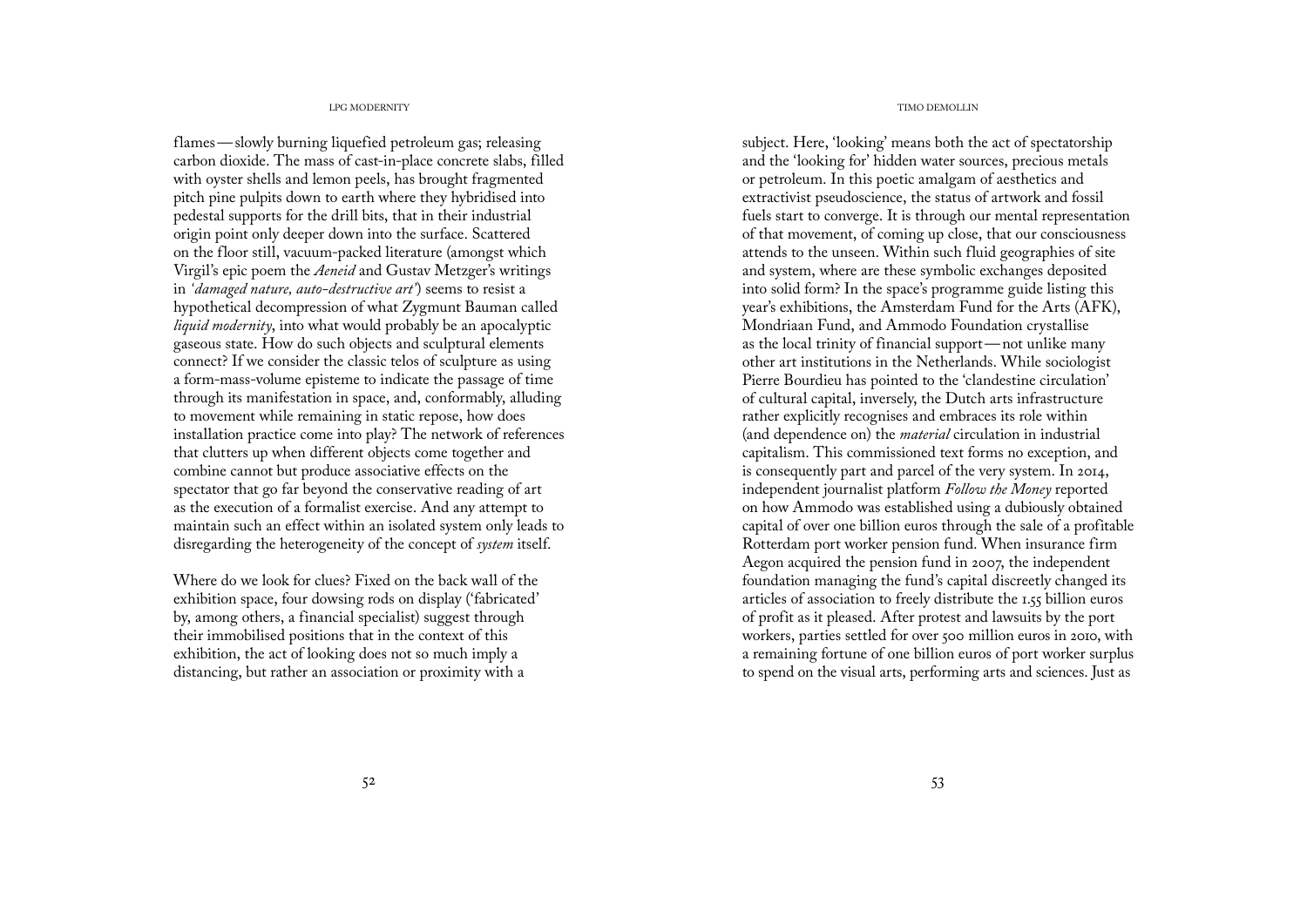goods and processed materials (such as fuels) pass through the hands of port workers on a daily basis, they lose their grip on the entitled surplus yield of their own labour.

It's a popular claim that under the current globalised conditions of capitalism, art is no longer able to truly transform anything in our social reality. If, however, interaction in the regime of industrial production and sculptural practice can be located historically as navigating between the readymade's clash with conventions in social *structures* and constructivism's pursuit of utility and social *purpose*, installation practice may at least help contemporary artistic production in emancipating the perception of its own systemic entanglement with the cultural-materialist preconditions that enable it. The question is whether its sculptural constituents are able to retain their porous and unstable quality of being not just one thing, but many things at once, transforming from one state into another through being exposed evenly to light, heat, and pressure as well as to context, time and place. Strategically charging a site with poetics serves as one of many options to accomplish this. Paraphrasing John Kelsey from a catalogue text for the Astrup Fearnley Museet in Oslo (itself built on a shipping magnate fortune): the secret to making a show is that anything can go with anything, and something will always somehow connect—aesthetically, conceptually, or by mere proximity. An exhibition, then, does not function merely to connect and reflect, but importantly also to enact.

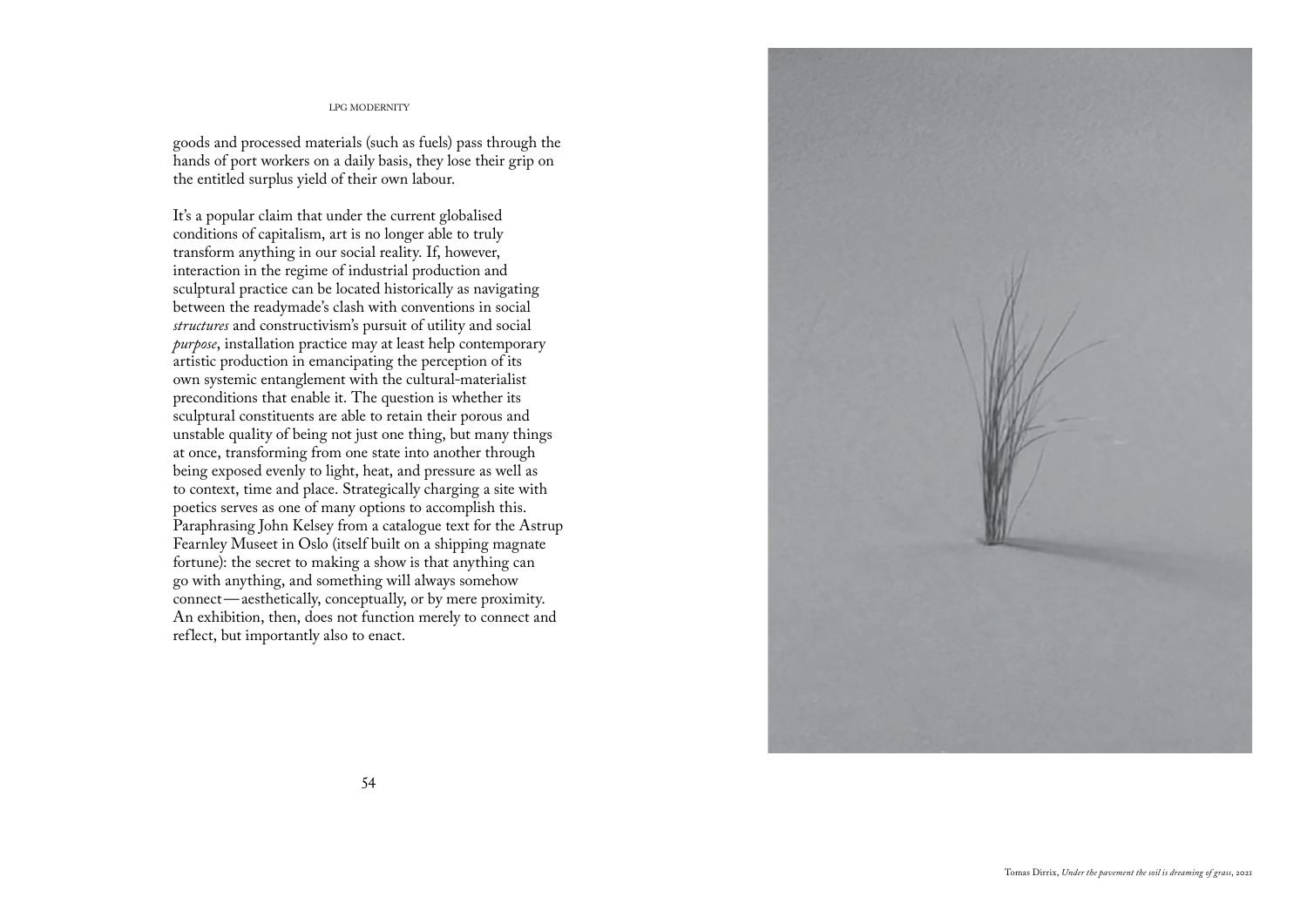Buiten de tentoonstellingsruimte van P/////AKT kondigen spandoeken bij een afgegraven bouwkeet aan dat er twintig "energiezuinige en aardgasloze atelierwoningen, bedrijfsruimtes en een parkeergarage" worden gerealiseerd op het aangrenzende perceel. Zowel tentoonstellingsbezoekers als vastgoedontwikkelaars kunnen moeiteloos waarnemen dat de weinig veranderde strook met kleine industrie op het Zeeburgerpad vandaag de dag een veelbelovende locatie is voor kapitaalinvesteringen. Hoewel de verdrijvende mechanismen van gentrificatie een broeinest zijn gebleken voor artistieke (zelf)reflectie en *site-specific* kunstproductie, ontbreken in zulke analyses vaak de meer obscure materiële interacties tussen overheidsbeleid, industrie en grootkapitaal, die de huidige zoveelste golf van gentrificatie zijn gaan definiëren. In deze tekst functioneert het begrip *site* in zijn veelvoud, als *multiplicity*: een veelvormige, instabiele structuur van aanhoudende faseovergangen. Binnen, in de tentoonstellingsruimte zelf, zijn bijproducten van geraffineerde aardolie en aardgas in de vorm van propaan- en butaanmengsels opgeslagen in vier hervulbare LPG gasflessen van Antargaz en Shell. Even daarvoor werden grote hoeveelheden organisch materiaal, begraven onder dikke lagen sediment, gedurende miljoenen jaren blootgesteld aan druk en hitte, waardoor de samengestelde vetten, koolhydraten en eiwitten zijn ontbonden en omgezet in wat we nu fossiele brandstoffen noemen. Binnen een geïsoleerd systeem kan energie niet worden gecreëerd of vernietigd, maar verandert het alleen van vorm.

Op het eerste gezicht lijken de werken van Stian Ådlandsvik indirect, maar met een zekere intentie, de tentoonstellings-

### LPG MODERNITY TIMO DEMOLLIN

ruimte te herdefiniëren tot een vreemd volumetrisch soort Antropoceen. Centraal in de presentatie staat een serie sculpturen in de vorm van roestkleurige metalen boorkoppen met rollerbeitels, die iets weg hebben van getande *steampunk* fossielen. Onder het zacht sissende geluid van gasvlammen warmen de boorkoppen langzaam op; stilletjes wordt er vloeibaar petroleumgas verbrand, waarbij koolstofdioxide vrijkomt. Het gewicht van op locatie gegoten betonnen volumes, gevuld met oesterschelpen en citroenschillen, heeft gefragmenteerde houten preekstoelen naar de aarde gebracht, waar ze als opeengehoopte hybride sokkels dienst doen voor de boorkoppen—die in hun industriële oorsprong nog dieper richting het aardoppervlak wijzen. Op de vloer van de tentoonstellingsruimte is her en der vacuümgetrokken literatuur terug te zien (waaronder de epos *Aeneis* van Virgilius en teksten van Gustav Metzger in *'damaged nature, auto-destructive art'*), die zich veilig verpakt lijken te weren tegen een mogelijke decompressie van wat Zygmunt Bauman *liquid modernity* noemde; wat vermoedelijk tot een apocalyptische faseovergang zou leiden. Hoe verhoudt zo'n ensemble van objecten en sculpturale elementen zich tot elkaar? Volgens een klassieke analyse kan de beeldhouwkunst worden beschouwd als het aanwenden van een op vorm-massa-volume gebaseerd model: om middels de ruimtelijke manifestatie van een sculptuur het verstrijken van de tijd te markeren, en zo, ondanks zijn feitelijke stilstand, een dynamiek en beweging te suggereren. Welke rol speelt dan de installatiepraktijk? Het netwerk aan verwijzingen dat ontstaat wanneer verschillende objecten samenklonteren en worden gecombineerd kan niet anders dan dusdanig associatieve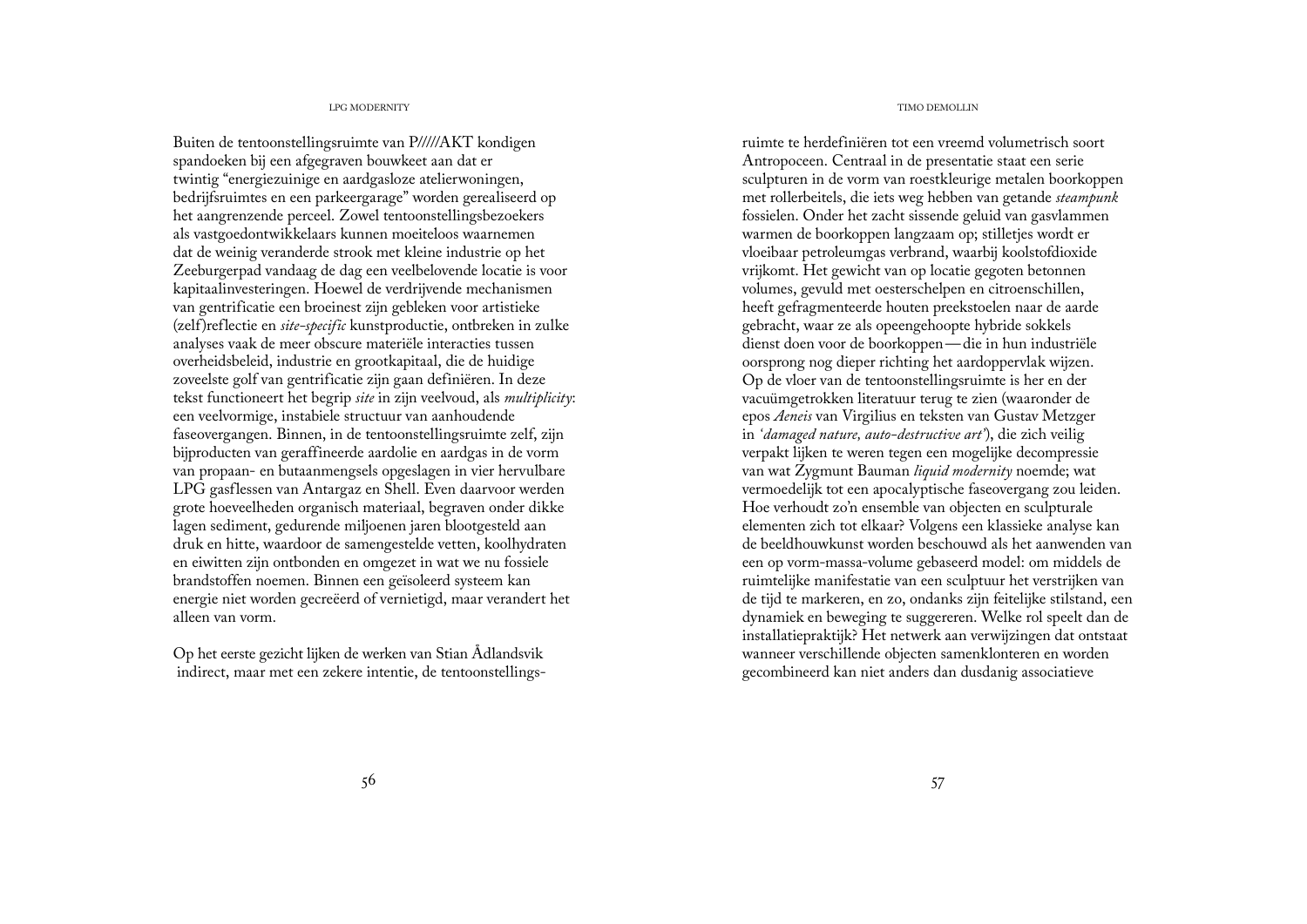effecten bij de toeschouwer veroorzaken die veel verder gaan dan de conservatieve interpretatie van kunstproductie als de uitvoering van een formalistische oefening. En iedere poging om zo'n effect in te lijven in een geïsoleerd systeem leidt enkel en alleen tot het negeren van de heterogene aard van het concept *systeem* zelf.

Gemonteerd aan de achterwand van de tentoonstellingsruimte worden vier wichelroedes getoond ('vervaardigd' door derden, waaronder een financieel specialist), die in hun verankerde posities lijken te suggereren dat 'kijken' in de context van deze tentoonstelling niet enkel duidt op het afstand nemen tot een onderwerp, maar ook een nabijheid of toenadering kan betekenen. 'Kijken' verwijst hier naar zowel een vorm van toeschouwerschap als het opsporen van verborgen waterbronnen, edelmetalen of petroleum. In dit poëtische amalgaam van esthetiek en extractivistische pseudowetenschap beginnen de status van het kunstwerk en fossiele brandstoffen samen te komen. Door onze mentale representatie van zo'n beweging, van het dichterbij komen, wordt ons bewustzijn in staat gesteld zich te wenden tot dat wat soms onopgemerkt blijft. Waar slaan binnen deze vloeibare gebieden van *site* en systeem bovenstaande symbolische uitwisselingen neer in een vaste vorm? In de programmagids van de tentoonstellingsruimte worden het Amsterdams Fonds voor de Kunst, het Mondriaan Fonds en Stichting Ammodo uitgekristalliseerd als de lokale drie-eenheid van subsidieverstrekkers—niet anders dan bij zoveel andere kunstinstellingen in Nederland. De socioloog Pierre Bourdieu wees ooit op de 'clandestiene circulatie' van

## LPG MODERNITY TIMO DEMOLLIN

cultureel kapitaal; de Nederlandse kunstinfrastructuur keert dit principe om en erkent juist expliciet haar rol binnen (en afhankelijkheid van) de *materiële* circulatie in het industrieel kapitalisme. Deze in opdracht geschreven tekst is hierop geen uitzondering en maakt evengoed deel uit van dit systeem. In 2014 maakte het onafhankelijke journalistenplatform *Follow the Money* een verhaal over de totstandkoming van Ammodo, waarbij een dubieus verworven kapitaal van meer dan een miljard euro gemoeid was, afkomstig van de verkoop van een winstgevend pensioenfonds van Rotterdamse havenarbeiders. Toen verzekeraar Aegon in 2007 het pensioenfonds kocht wijzigde de onafhankelijke stichting die het fondsvermogen beheerde heimelijk haar statuten om zo de winst van 1,55 miljard euro naar eigen goeddunken te kunnen besteden. Na protest en een rechtszaak, aangespannen door de havenarbeiders, vond in 2010 een schikking plaats van meer dan 500 miljoen euro—met een fortuin van ruim een miljard euro aan havenarbeid-overschot als winst, dat sindsdien door Ammodo wordt gefourneerd aan de Nederlandse beeldende kunst, podiumkunst en wetenschap. Zoals goederen en bewerkte materialen (zoals brandstoffen) dagelijks door de handen van havenarbeiders gaan, ontsnapt ook de gerechtigde meeropbrengst van hun eigen arbeid aan hun grip.

Er wordt vandaag de dag regelmatig beweerd dat kunst onder de geglobaliseerde omstandigheden van het kapitalisme niet langer in staat zou zijn om nog iets waarachtigs te kunnen transformeren binnen onze sociale werkelijkheid. De interactie in het regime van industriële productie en moderne beeldhouwkunst valt historisch mogelijk te omschrijven als